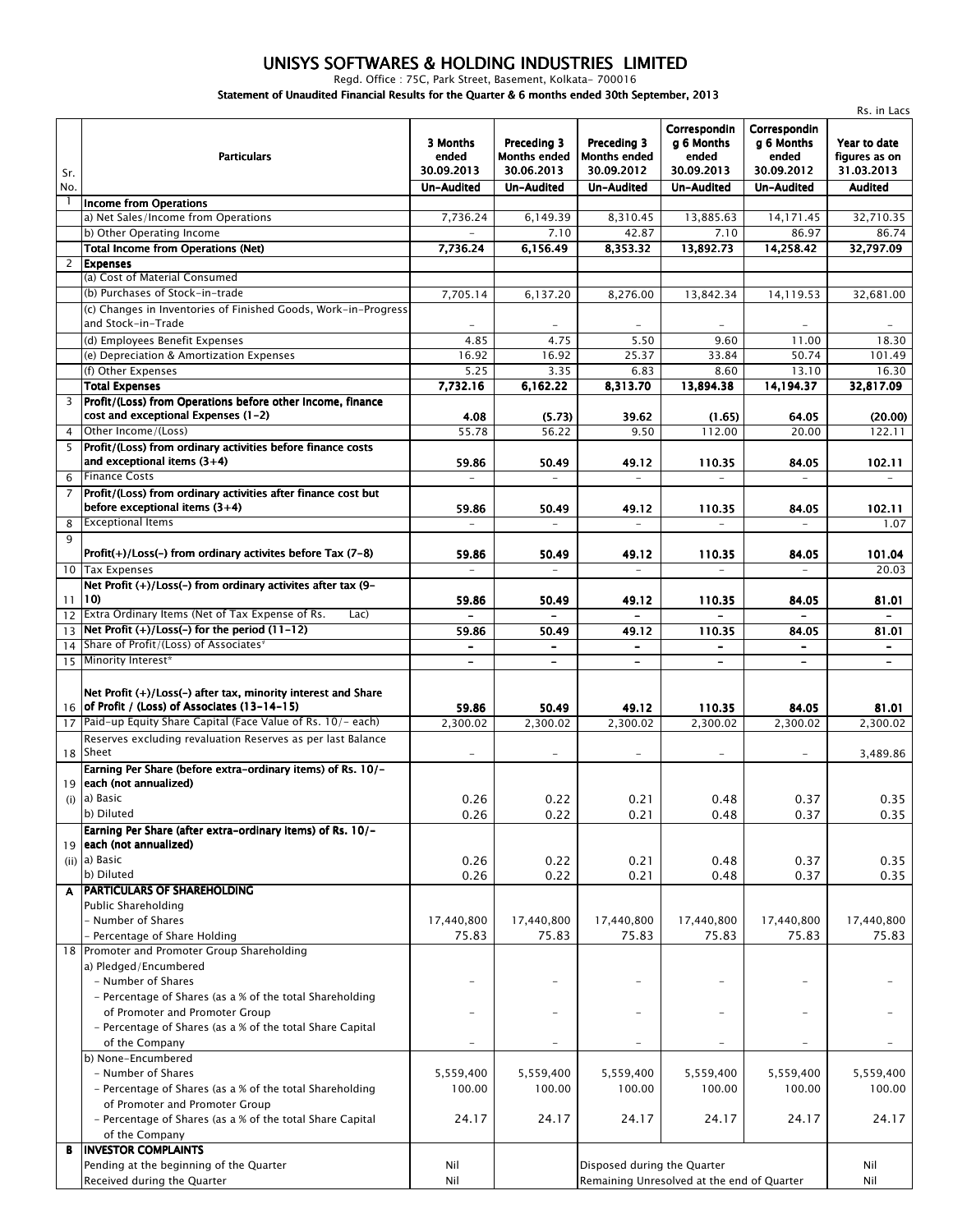## *Un-Audited Segment Results for the Quarter & 6 months ended 30th September, 2013 UNISYS SOFTWARES & HOLDING INDUSTRIES LIMITED*

|            |                                             |                                 |                                                  |                                                  |                                                   |                                                   | Rs. in Lacs                                 |
|------------|---------------------------------------------|---------------------------------|--------------------------------------------------|--------------------------------------------------|---------------------------------------------------|---------------------------------------------------|---------------------------------------------|
| Sr.<br>No. | <b>Particulars</b>                          | 3 Months<br>ended<br>30.09.2013 | Preceding 3<br><b>Months ended</b><br>30.06.2013 | Preceding 3<br><b>Months ended</b><br>30.09.2012 | Correspondin<br>q 6 Months<br>ended<br>30.09.2013 | Correspondin<br>q 6 Months<br>ended<br>30.09.2012 | Year to date<br>figures as on<br>31.03.2013 |
|            |                                             | <b>Unaudited</b>                |                                                  |                                                  | <b>Unaudited</b>                                  |                                                   | <b>Audited</b>                              |
|            | <b>Segment Revenue</b>                      |                                 |                                                  |                                                  |                                                   |                                                   |                                             |
| a)         | Sale of Software & Hardware / Mobile        | 7,736.24                        | 6,149.39                                         | 8,310.45                                         | 13,885.63                                         | 14,171.45                                         | 32,710.35                                   |
| b)         | <b>Investment Activities</b>                | $\overline{\phantom{a}}$        | 7.10                                             | 42.87                                            | 7.10                                              | 86.97                                             | 86.74                                       |
| C)         | Other Income                                | 55.78                           | 56.22                                            | 9.50                                             | 112.00                                            | 20.00                                             | 122.11                                      |
|            | <b>Total Income from Operations</b>         | 7,792.02                        | 6,212.71                                         | 8,362.82                                         | 14,004.73                                         | 14,278.42                                         | 32,919.20                                   |
| 2          | Segment Profit/(Loss) before Interest & Tax |                                 |                                                  |                                                  |                                                   |                                                   |                                             |
| a)         | Sale of Software & Hardware / Mobile        | 19.50                           | 10.70                                            | 18.00                                            | 30.20                                             | 30.20                                             | 38.00                                       |
|            | b) Investment Activities                    | 40.36                           | 39.79                                            | 31.12                                            | 80.15                                             | 53.85                                             | 64.11                                       |
| C)         | Other Unallocable Activities                | $\overline{\phantom{m}}$        | $\overline{\phantom{0}}$                         | $-$                                              | $\overline{\phantom{0}}$                          | $-$                                               | $-$                                         |
|            | Profit before Tax                           | 59.86                           | 50.49                                            | 49.12                                            | 110.35                                            | 84.05                                             | 102.11                                      |
| 3.         | Capital Employed                            |                                 |                                                  |                                                  |                                                   |                                                   |                                             |
| a)         | Software & Hardware / Mobile                | 2,280.98                        | 68.00                                            | 55.00                                            | 2,280.98                                          | 55.00                                             | 1,922.12                                    |
| b)         | <b>Investment Activities</b>                | 24,945.10                       | 24,807.76                                        | 5,483.79                                         | 24,945.10                                         | 5,483.79                                          | 22,886.23                                   |
| C)         | <b>Other Unallocable Activities</b>         | 269.19                          | 183.22                                           | 254.26                                           | 269.19                                            | 254.26                                            | 203.02                                      |
|            | Total                                       | 27,495.27                       | 25,058.98                                        | 5,793.05                                         | 27,495.27                                         | 5,793.05                                          | 25,011.37                                   |

*Notes :*

*1. Above resultes were reviewed by Audit Committee taken on record in Board Meeting held on 7th November, 2013.*

*2. Provision for taxation will be made at end of the financial year.*

*3. The Auditors of the Company have carried out "Limited Review" of the above financial Results.*

*For Unisys Softwares & Holding Industries Ltd.*

*Place : Kolkata Date : 7th November, 2013*

## *Sd/- Jagdish Prasad Purohit Managing Director*